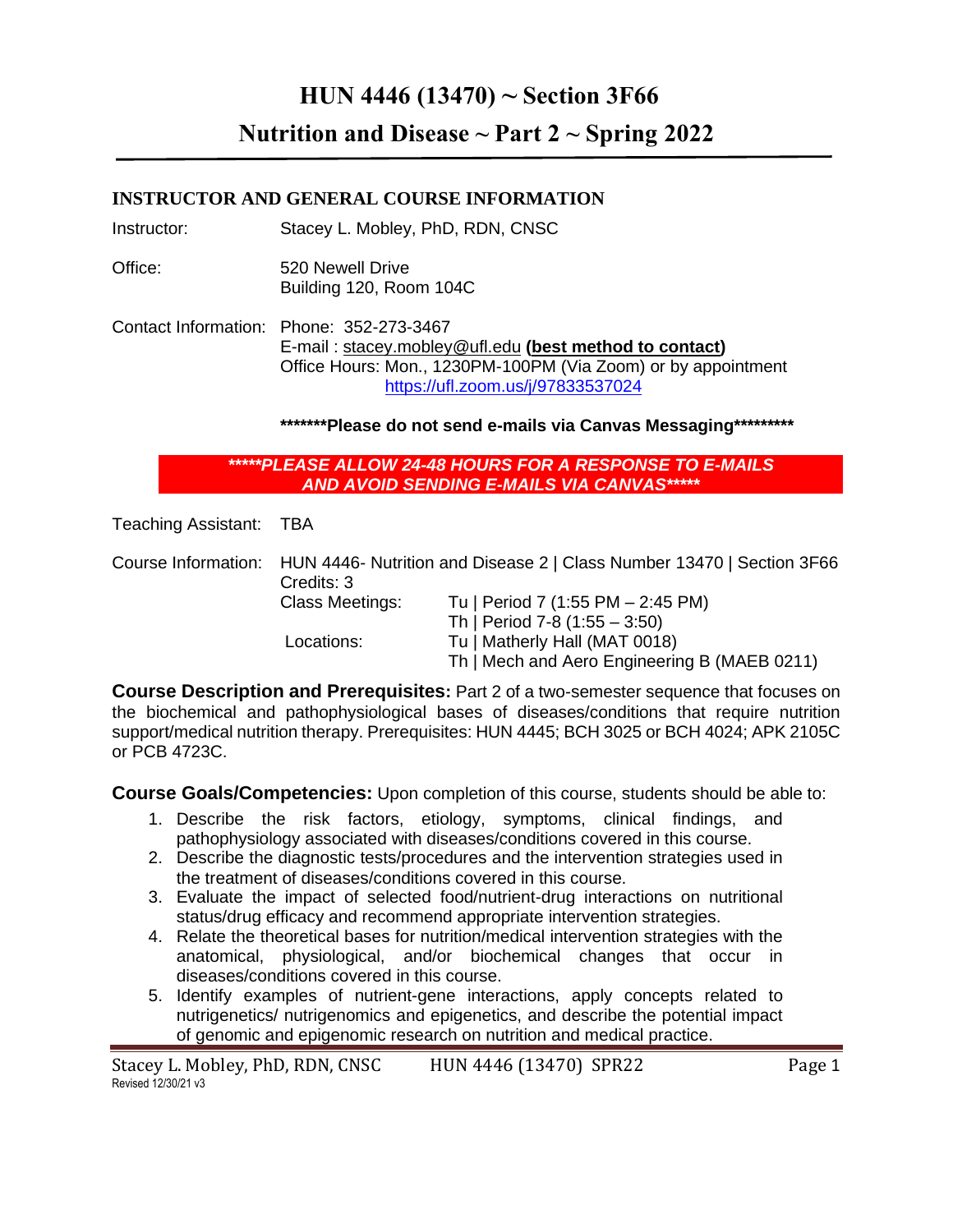6. Identify appropriate recommendations for the management of patients with diseases/conditions covered in this course.

**Required materials:** 1) Non-programmable calculator 2) Reliable access to the Internet and to e-Learning (Canvas). Note that Canvas will be used for announcements, grade posting, posting class notes for lectures, quizzes, exams, and other information. If you are not familiar with Canvas, please review the website: http://lss.at.ufl.edu and Access to MS Word, MS PowerPoint, and PDF reader software

## **Recommended Materials:**

*Nutrition Therapy and Pathophysiology* (4th edition) by Nelms, Sucher, Lacey and Ross, 2020.

**Course Format:** The lectures will primarily be in-person. Your final course grade will be derived from 2 homework assignments, participation, 6 on-line quizzes (lowest dropped), 3 in-class exams, and a cumulative in-class final exam. The course will consist of PPT slides that will usually be posted prior to the beginning of class (MWF 1:55 PM). Grades will be posted on Canvas. Extra credit opportunities based on extra participation may be given at the discretion of the instructor throughout the semester. Grades will be posted on Canvas. It is your responsibility to check for any discrepancies in points and report them to your instructor immediately.

## **ASSIGNMENTS & GRADING:**

**Assignments:** There will be two (2) take-home assignments throughout the semester. Assignments with detailed instructions will be posted to Canvas. These assignments will contribute 50 points each to your final course grade. Please be aware that due dates may be adjusted as needed based on lecture schedule. *Also, keep a PRINTED copy of all of your assignments in the event that it becomes lost due to technical failures.* Please contact a teaching assistant first if you have a question about an assignment grade. If there are still questions, the project will be given to Dr. Mobley for a re-grade. However, the entire project will be re-graded and may result in a lower grade. If you choose to compare your project grade to another student's project grade then both projects need to be submitted for re-grading.

## **ASSIGNMENTS WILL NOT BE ACCEPTED VIA E-MAIL!!!!!!!!!!!**

## *Late Policy*

Students are expected to submit all assignments on time. All assignments will be collected promptly in class. Assignments not turned in at this time will be subject to a 5% late penalty. In addition, a penalty of 10% will be imposed for each day that the assignment is late. Late assignments will be collected at the next class meeting unless you make arrangements with the TA to turn in the late assignment before the next scheduled class meeting time.

**Participation:** Periodic participation activities will be administered or assigned to reinforce material learned. There are no make-ups for participation activities unless there are extenuating circumstances.

**Quizzes:** There will be 5 online quizzes worth 10 points each. The questions used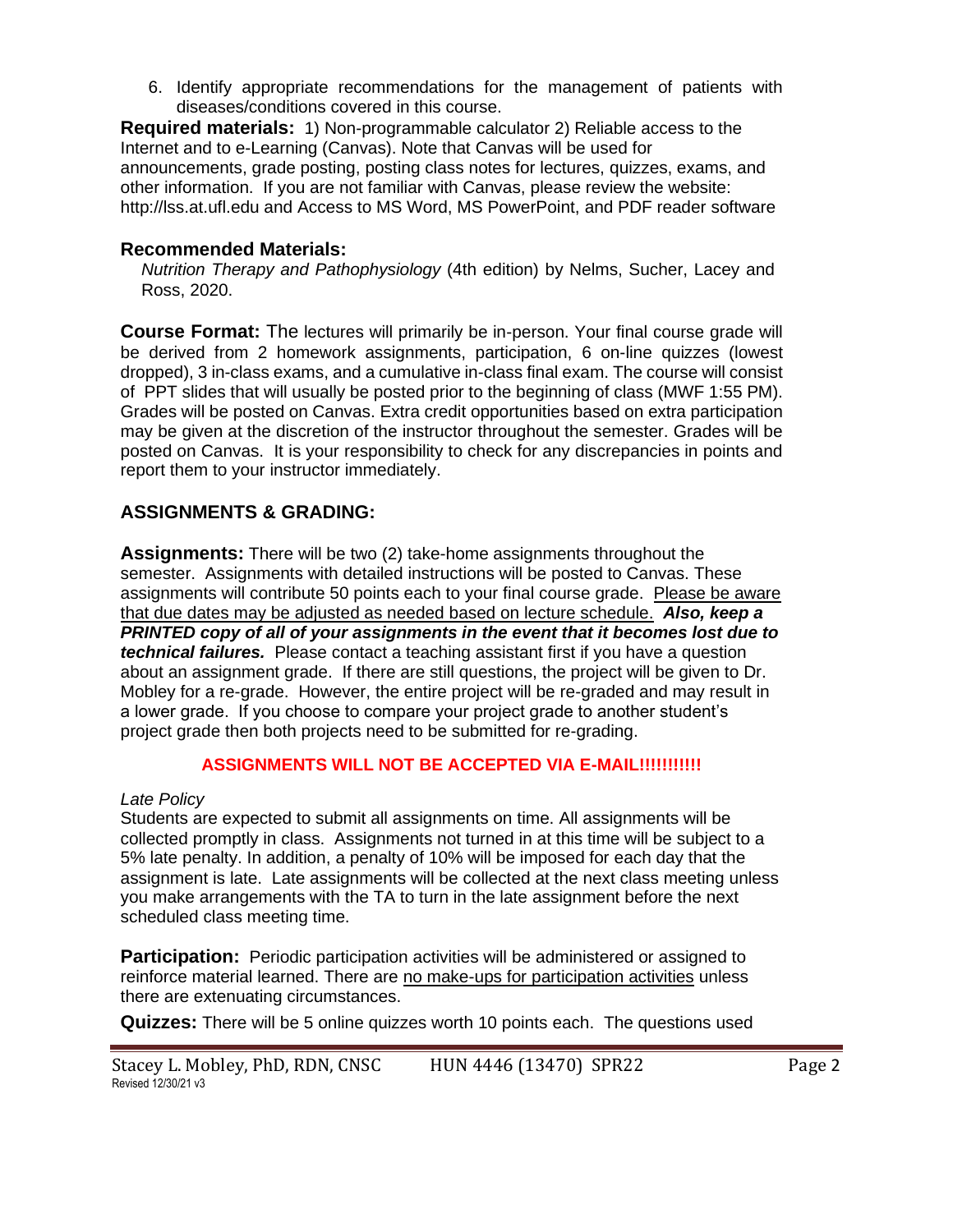for the quizzes are similar in format and style to those used on the exams. No makeup quizzes will be available.

**Exams:** There will be 3 in-class exams valued equally at 100 points each and a cumulative in-class final exam valued at 200 points. The format of all exams will consist of multiple-choice, true/false, matching, and possibly short answers. Calculators and scratch paper will be allowed.

#### *"The Rules" during Exams and Quizzes*

The exams will be in-class The exams will be closed-book so STUDY YOUR NOTES frequently. You will usually have 50-60 minutes to complete the exam. Once you begin, you must finish it within the allotted time.

Printing, copying, communicating (e.g.- discussing exam questions with others before closing of the exam), photographing, snip/sketch, etc. quiz and/or exam questions ARE STRICTLY PROHIBITED and subject to academic misconduct. Students who have been approved for accommodations must contact Dr. Mobley the week prior to each exam to ensure that there are no oversights.

## **For those of you who have special accommodations, you must notify Dr. Mobley ASAP so I can clarify them and make the proper accommodations.**

#### *Exam Make-Up Policy*

Make-up exams may not be provided unless there are extenuating circumstances (e.g. illness, medical, death in family, etc). In which case, contact your instructor *immediately by* e-mail [\(stacey.mobley@ufl.edu\)](mailto:stacey.mobley@ufl.edu) to discuss the situation and to make suitable arrangements for a make-up exam – *appropriate documentation of the absence must be provided in order to receive a make-up exam*. The make-up exam may be essay.

If you must miss an exam due to a University-approved reason (e.g. university sanctioned athletics, competition,), you may complete the exam *after* your absence if documentation of the anticipated absence is provided to your instructor. The scheduled make-up exam (date and time) is at the discretion of Dr. Mobley. Contact your instructor well in advance to coordinate a mutually convenient alternative exam time. Make-up exams are consistent with university policies that can be found at: [https://catalog.ufl.edu/ugrad/current/regulations/info/attendance.aspx.](https://catalog.ufl.edu/ugrad/current/regulations/info/attendance.aspx)

#### *Academic Integrity*

All work must be done individually. There are no group projects, quizzes or exams in this course. NO project or open-ended quiz or exam question should mimic another. All students are expected to follow the UF student code of conduct with regard to academic honesty. Academic misconduct is dishonest or unethical academic behavior that includes, but is not limited, to misrepresenting mastery in an academic area (e.g., cheating), intentionally or knowingly failing to properly credit information, research or ideas to their rightful originators or representing such information, research or ideas as your own (e.g., plagiarism). Printing, copying, communicating (e.g.- discussing exam questions with others before closing of the exam), photographing, snip/sketch, etc. quiz and/or exam questions ARE STRICTLY PROHIBITED and subject to academic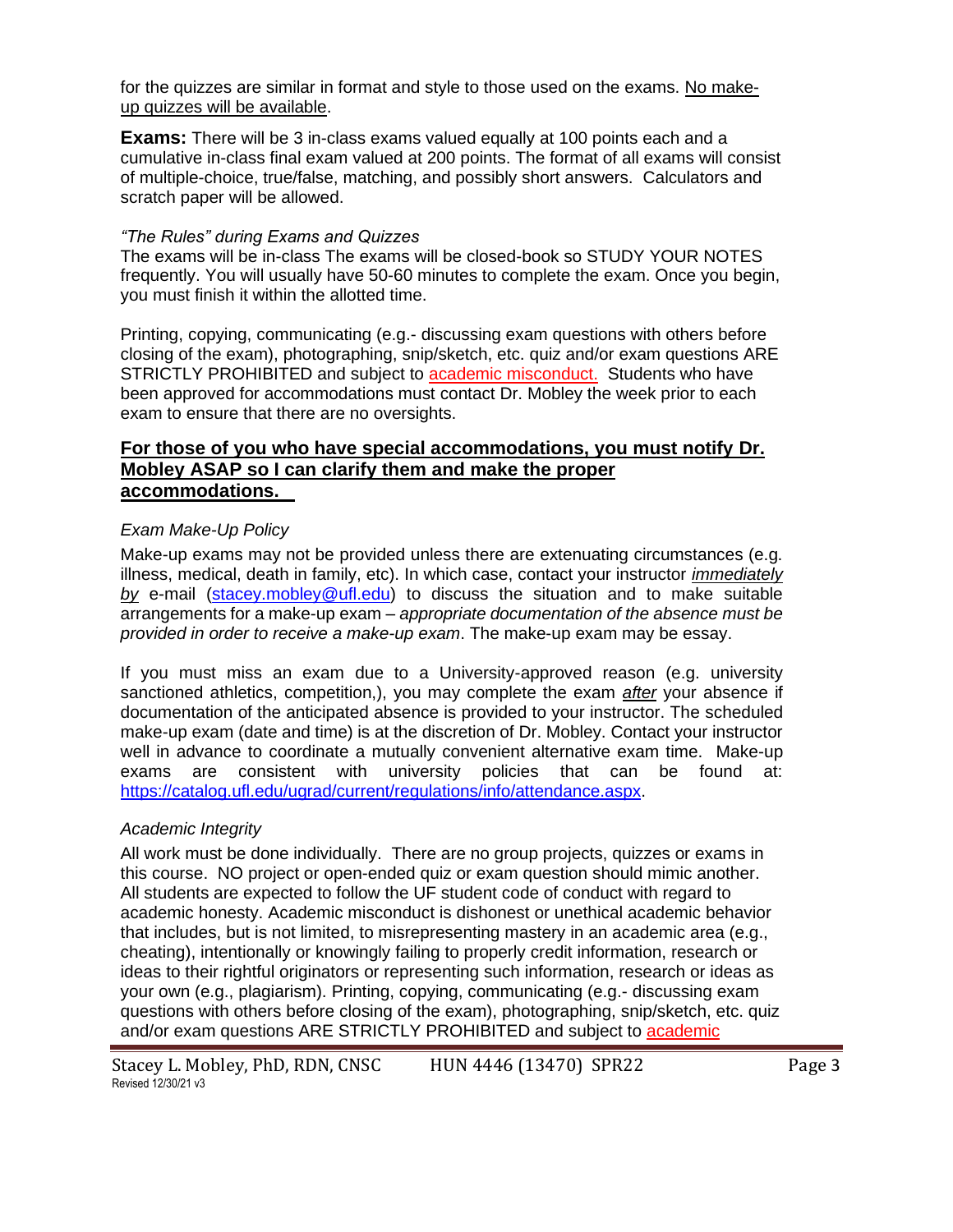misconduct. Any violations or breaches of academic integrity will be reported and dealt with by the Dean of Students Office for consideration of disciplinary action. *Extra credit or bonus points*

**\*** Opportunities will be given to earn extra (bonus) participation points. Extra (bonus) points will be added to your over total points. For example, if you earned 640 points (out of 700) and 10 extra participation points, then your overall point total will by 650 (out of 700).

#### *Grades and Grade Points*

For information on current UF policies for assigning grade points, see **<https://catalog.ufl.edu/ugrad/current/regulations/info/grades.aspx>**

#### **Grading Scale & Record of Grades:**

**GRADING:**

| Exams:                               | <b>Possible Pts.</b> |  |
|--------------------------------------|----------------------|--|
| Exam #1 (Thur., 2/3)                 | 100                  |  |
| Exam #2 (Thur., 3/3)                 | 100                  |  |
| Exam #3 (Thur., 4/7)                 | 100                  |  |
| Final Exam (Wed., 4/27)              | 200                  |  |
| <b>Assignments:</b>                  |                      |  |
| Assignment #1 (Due Sun., 2/27 @1159) | 50                   |  |
| Assignment #2 (Due Wed., 4/20 @1159) | 50                   |  |
| <b>Quizzes:</b>                      |                      |  |
| 5 Quizzes (10 points each)           | 50                   |  |
| <b>Participation</b>                 | 50                   |  |
| * Extra (bonus) Participation        |                      |  |
|                                      |                      |  |

#### **Total 700**

#### **FINAL COURSE GRADES ARE NOT NEGOTIABLE**

| Grade     | %          | Grade | %         |
|-----------|------------|-------|-----------|
| A         | $93 - 100$ |       | 73 - 76   |
| А-        | $90 - 92$  | С-    | $70 - 72$ |
| $B+$      | $87 - 89$  | D+    | $67 - 69$ |
| B         | $83 - 86$  | D     | $63 - 66$ |
| <b>B-</b> | $80 - 82$  | D-    | $60 - 62$ |
| $C+$      | $77 - 79$  |       | <60       |

## *Course Policies*

#### **Attendance**

Attendance will not be taken, but it will be the student's responsibility to attend all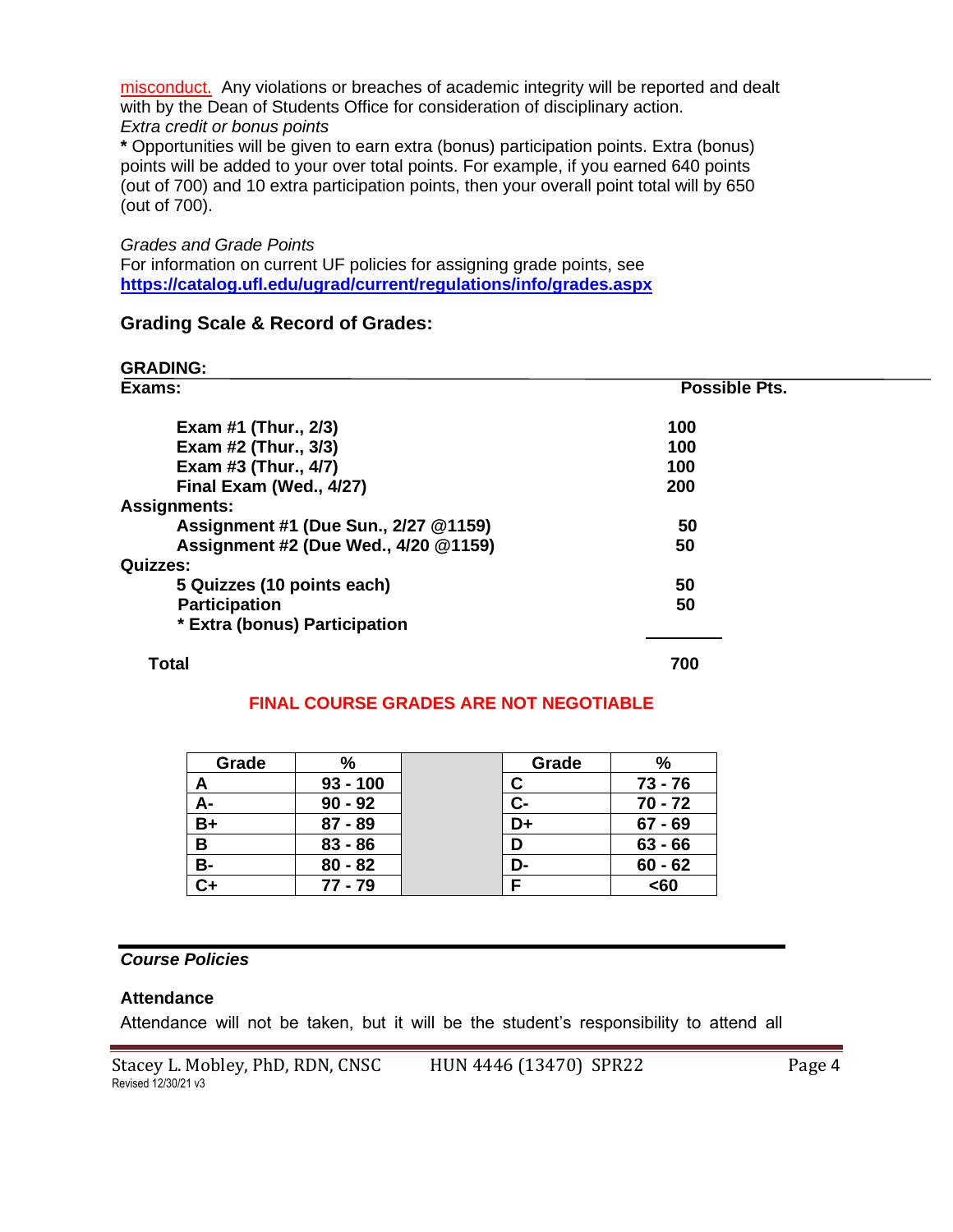lectures, obtain all instructional materials and abide by any class announcements. It will be the student's responsibility to take his/her own lecture notes as these will be needed to properly prepare for the regularly scheduled exams. Students are encouraged to have "study buddy groups" of two- three individuals that they may call upon in the event of an unexpected absence, and/or to prepare for exams and share notes.

## *Example: Classmates' Contact Information*

- **1. Name: E-mail: Phone:**
- **2. Name: E-mail: Phone:**
- **3. Name: E-mail: Phone:**

## **Email**

Throughout the semester, your instructor may communicate important information to the class via e-mail. Importantly, the e-mail address on file with UF (@ufl.edu) will be used for all communications. If you use other e-mail accounts (yahoo, hotmail, gmail, etc), be sure to check your UF e-mail regularly or set-up e-mail forwarding on the university system. **Please avoid sending your instructor any e-mail messages through Canvas. The preferred e-mail is [stacey.mobley@ufl.edu.](mailto:stacey.mobley@ufl.edu)**

#### **Classroom Etiquette**

Class will start promptly as scheduled. Please TURN OFF the ringer on cellular telephones during class time. Texting during class is considered disruptive and you may be asked to leave. Please be considerate of classmates during class time by minimizing comments to others, arriving on time, and not leaving before the end of class.

## **Online Course Evaluation Process**

Student assessment of instruction is an important part of efforts to improve teaching and learning. At the end of the semester, students are expected to provide feedback on the quality of instruction in this course using a standard set of university and college criteria. These evaluations are conducted online at https://evaluations.ufl.edu. Evaluations are typically open for students to complete during the last two or three weeks of the semester; students will be notified of the specific times when they are open. Summary results of these assessments are available to students at [https://evaluations.ufl.edu/results.](https://evaluations.ufl.edu/results)

## **OTHER INFORMATION:**

**Academic Honesty:** As a student at the University of Florida, you have committed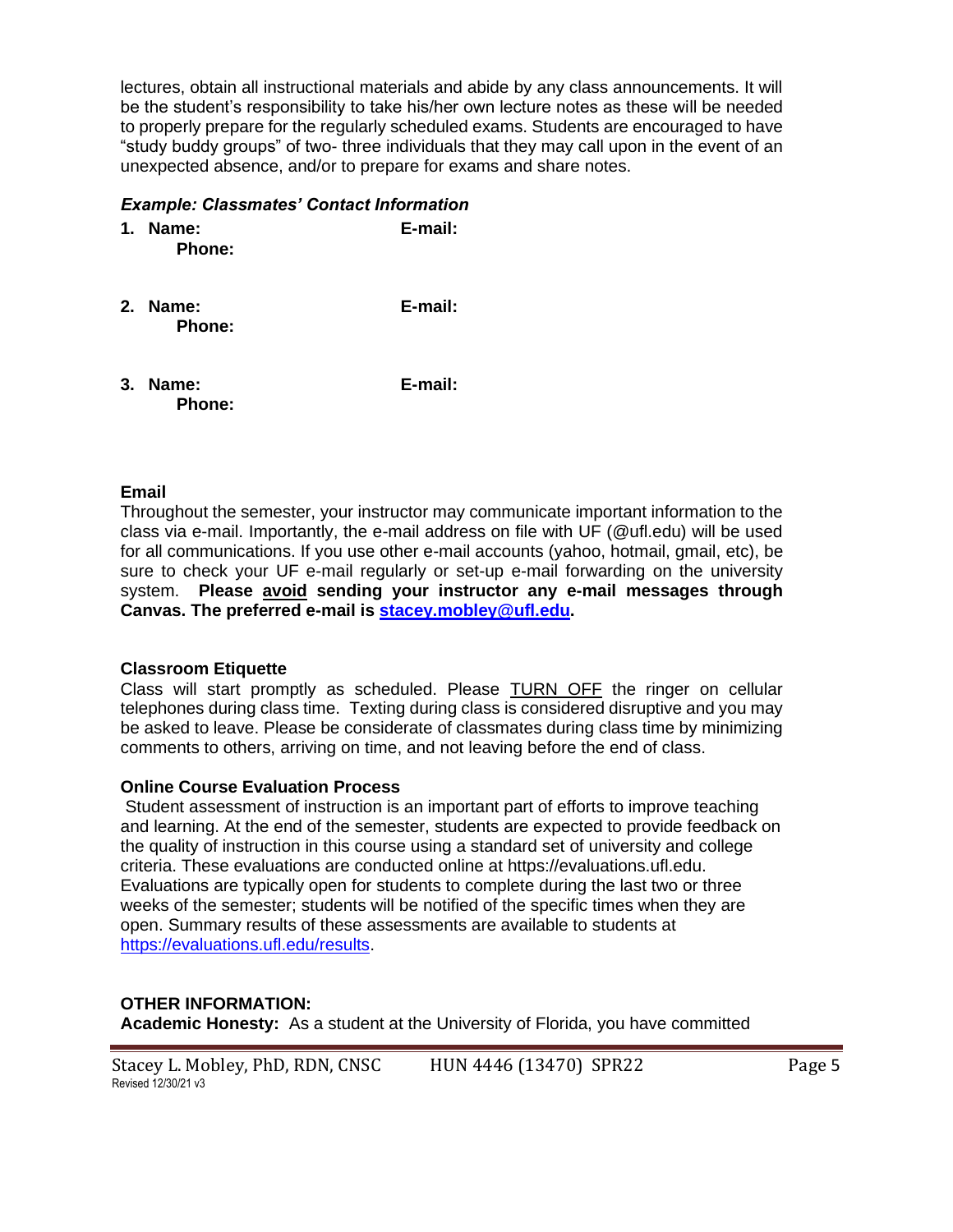yourself to uphold the Honor Code, which includes the following pledge: "*We, the members of the University of Florida community, pledge to hold ourselves and our peers to the highest standards of honesty and integrity."* You are expected to exhibit behavior consistent with this commitment to the UF academic community, and on all work submitted for credit at the University of Florida, the following pledge is either required or implied: *"On my honor, I have neither given nor received unauthorized aid in doing this assignment*." It is assumed that you will complete all work independently in this course unless I give explicit permission for you to collaborate on course tasks (e.g. in-class assignments). Furthermore, as part of your obligation to uphold the Honor Code, you should report any condition that facilitates academic misconduct to appropriate personnel. It is your individual responsibility to know and comply with all university policies and procedures regarding academic integrity and the Student Honor Code. Violations of the Honor Code at the University of Florida will not be tolerated. Violations will be reported to the Dean of Students Office for consideration of disciplinary action. For more information regarding the Student Honor Code, please see: [http://www.dso.ufl.edu/sccr/process/student-conduct-honor-code.](http://www.dso.ufl.edu/sccr/process/student-conduct-honor-code)

**Software Use:** All faculty, staff and students of the university are required and expected to obey the laws and legal agreements governing software use. Failure to do so can lead to monetary damages and/or criminal penalties for the individual violator. Because such violations are also against university policies and rules, disciplinary action will be taken as appropriate.

**Services for Students with Disabilities:** 0001 Reid Hall, 352-392-8565, **[www.dso.ufl.edu/drc/](http://www.dso.ufl.edu/drc/)** The Disability Resource Center coordinates the needed accommodations of students with disabilities. This includes registering disabilities, recommending academic accommodations within the classroom, accessing special adaptive computer equipment, providing interpretation services and mediating facultystudent disability related issues. Students requesting classroom accommodation must first register with the Dean of Students Office. The Dean of Students Office will provide documentation to the student who must then provide this documentation to the Instructor when requesting accommodation.

**Campus Helping Resources:** Students experiencing crises or personal problems that interfere with their general well-being are encouraged to utilize the university's counseling resources. The Counseling & Wellness Center provides confidential counseling services at no cost for currently enrolled students. Resources are available on campus for students having personal problems or lacking clear career or academic goals, which interfere with their academic performance.

- **University Counseling & Wellness Center***, 3190 Radio Road, 352-392-1575,* [www.counseling.ufl.edu/cwc/](http://www.counseling.ufl.edu/cwc/) where the following are available: Counseling Services, Groups and Workshops, Outreach and Consultation, Self-Help Library, Wellness Coaching. Please contact the University Police Department: 352-392-1111 or 9-1-1 for emergencies.
- **U Matter We Care:** Your well-being is important to the University of Florida. The U Matter, We Care initiative is committed to creating a culture of care on our campus by encouraging members of our community to look out for one another and to reach out for help if a member of our community is in need. If you or a friend is in distress, please contact **[umatter@ufl.edu](mailto:umatter@ufl.edu)** so that the U Matter, We Care Team can reach out to the student in distress. A nighttime and weekend crisis counselor is available by phone at 352-392-1575. The U Matter, We Care Team can help connect students to the many other helping resources available including, but not limited to, Victim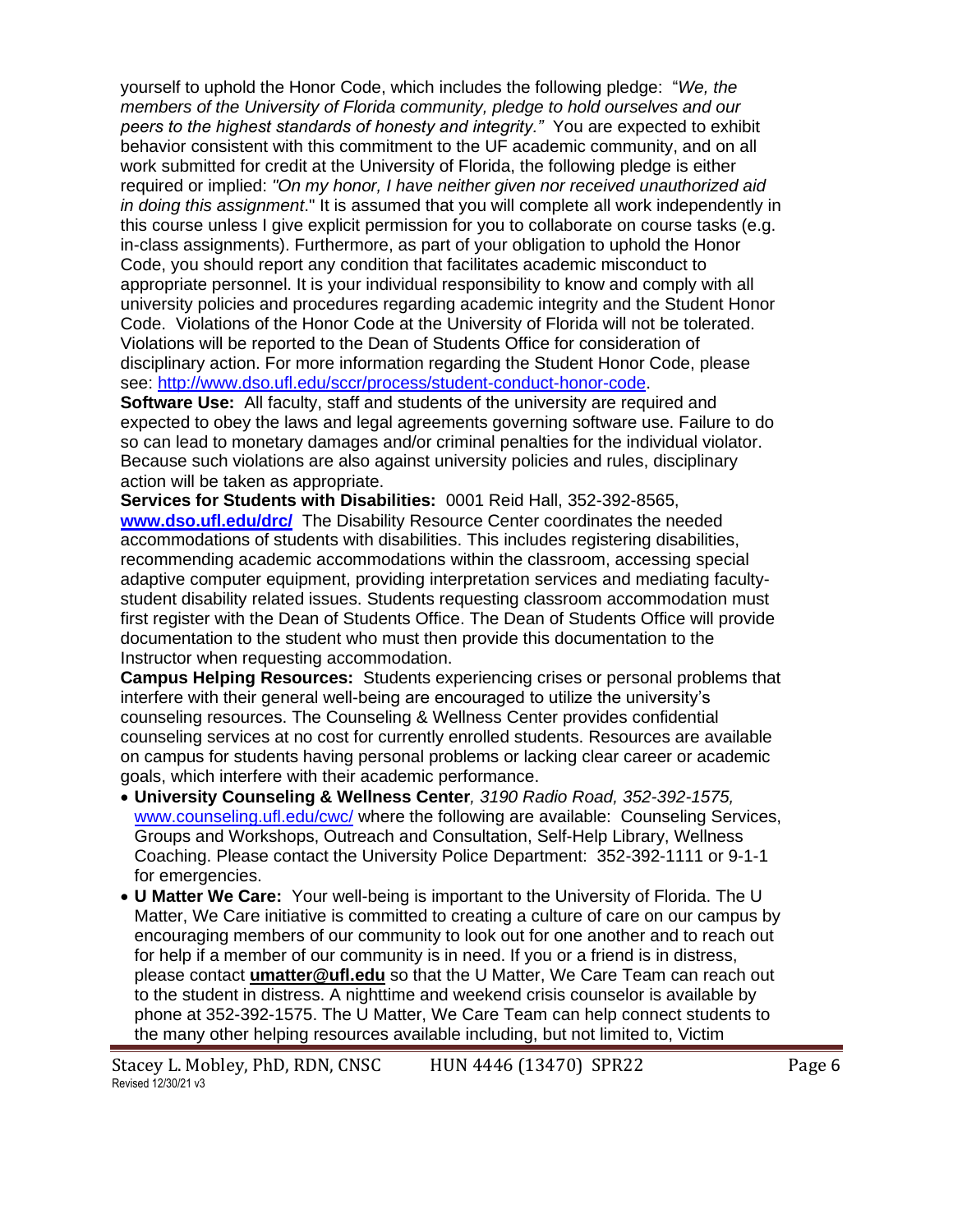Advocates, Housing staff, and the Counseling and Wellness Center. Please remember that asking for help is a sign of strength. In case of emergency, call 9-1-1.

- **Career Resource Center***,* **First Floor JWRU, 392-1601, [www.crc.ufl.edu/](http://www.crc.ufl.edu/)**
- **Sexual Assault Recovery Services** (SARS): Student Health Care Center, 352-392- 1161.
- **University Police Department**: 352-392-1111 (or 9-1-1 for emergencies). <http://www.police.edu/>
- **E-learning technical support**: 352-392-4357 (select option 2) or email to [Learning](mailto:Learning-support@ufl.edu)[support@ufl.edu.](mailto:Learning-support@ufl.edu) [https://lss.at.ufl.edu/help.shtml.](https://lss.at.ufl.edu/help.shtml)
- **Library Support**: [http://cms.uflib.ufl.edu/ask.](http://cms.uflib.ufl.edu/ask) Receive assistance with respect to using the libraries or finding resources.
- **University of Florida Complaints Policy:** The University of Florida believes strongly in the ability of students to express concerns regarding their experiences at the University. The University encourages its students who wish to file a written complaint to submit that complaint directly to the department that manages that policy. A student who is unsure as to the official responsible for handling his or her particular complaint may contact the Ombuds office or the Dean of Students Office. For complaints that are not satisfactorily resolved at the department level or which seem to be broader than one department, students are encouraged to submit those complaints to one of the following locations: Ombuds: http://www.ombuds.ufl.edu/, 31 Tigert Hall, 352-392-1308. The purpose of the Ombuds office is to assist students in resolving problems and conflicts that arise in the course of interacting with the University of Florida. By considering problems in an unbiased way, the Ombuds works to achieve a fair resolution and works to protect the rights of all parties involved. Dean of Students Office: [http://www.dso.ufl.edu/,](http://www.dso.ufl.edu/) 202 Peabody Hall, 352- 392-1261. The Dean of Students Office works with students, faculty, and families to address a broad range of complaints either through directly assisting the student involved to resolve the issue, working with the student to contact the appropriate personnel, or referring the student to resources or offices that can directly address the issue. Follow up is provided to the student until the situation is resolved. Additionally, the University of Florida regulations provide a procedure for filing a formal grievance in Regulation 4.012: [http://regulations.ufl.edu/regulations/uf-4](http://regulations.ufl.edu/regulations/uf-4-student-affairs/) [student-affairs/](http://regulations.ufl.edu/regulations/uf-4-student-affairs/)

#### • **COVID 19 Policy and Procedures**

In response to COVID-19, the following practices are in place to maintain your learning environment, to enhance the safety of our in-classroom interactions, and to further the health and safety of ourselves, our neighbors, and our loved ones.

• If you are not vaccinated, get vaccinated. Vaccines are readily available at no cost and have been demonstrated to be safe and effective against the COVID-19 virus. Visit this link for details on where to get your shot, including options that do not require an appointment: [https://coronavirus.ufhealth.org/vaccinations/vaccine](https://coronavirus.ufhealth.org/vaccinations/vaccine-availability/)[availability/.](https://coronavirus.ufhealth.org/vaccinations/vaccine-availability/) Students who receive the first dose of the vaccine somewhere offcampus and/or outside of Gainesville can still receive their second dose on campus.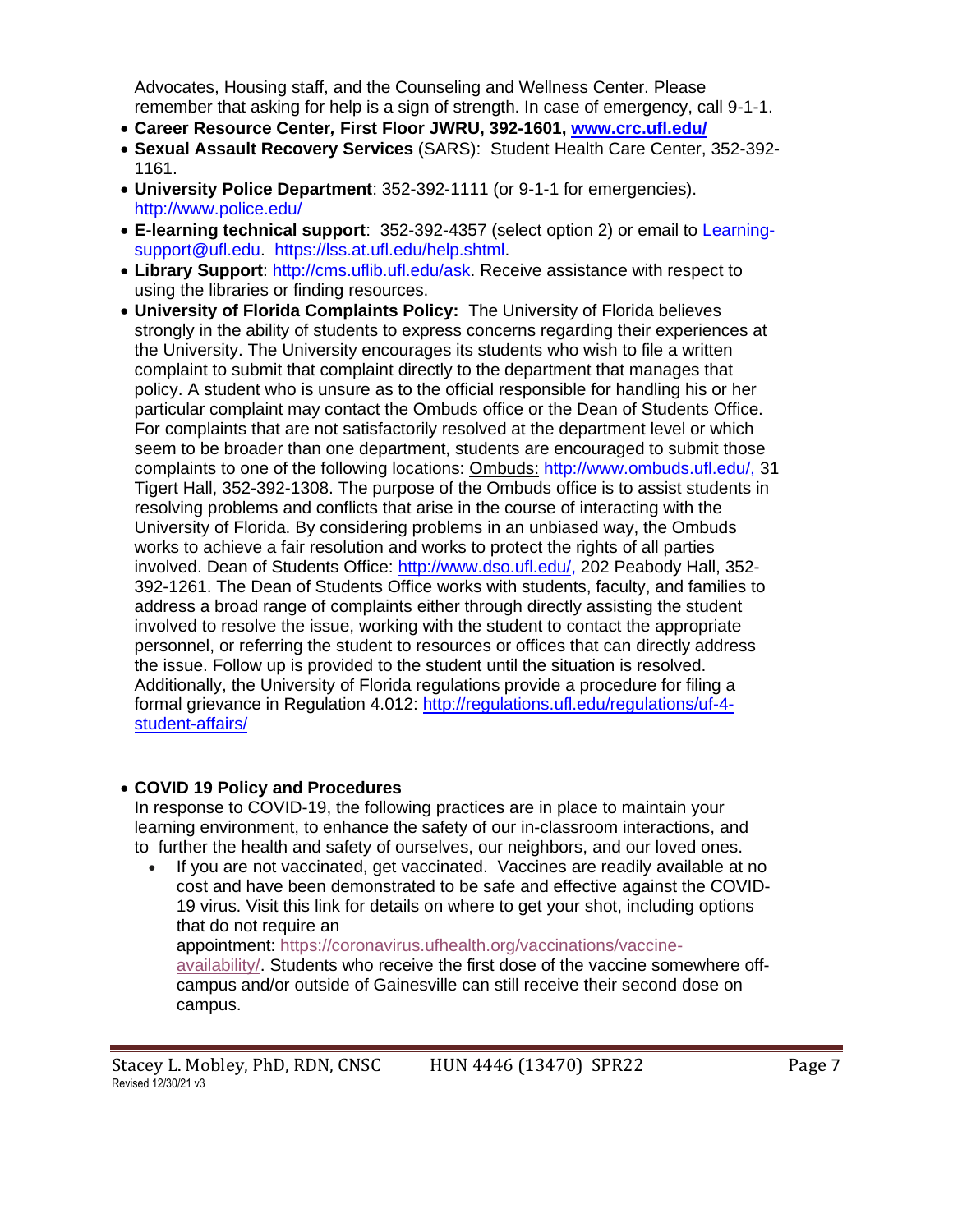- You are expected to wear approved face coverings at all times during class and within buildings even if you are vaccinated. Please continue to follow healthy habits, including best practices like frequent hand washing. Following these practices is our responsibility as Gators.
	- $\circ$  Sanitizing supplies are available in the classroom if you wish to wipe down your desks prior to sitting down and at the end of the class.
	- o Hand sanitizing stations will be located in every classroom.
- If you sick, stay home and self-quarantine. Please visit the UF Health Screen, Test & Protect website about next steps, retake the questionnaire and schedule your test for no sooner than 24 hours after your symptoms began. Please call your primary care provider if you are ill and need immediate care or the UF Student Health Care Center at 352-392-1161 (or email [covid@shcc.ufl.edu\)](mailto:covid@shcc.ufl.edu) to be evaluated for testing and to receive further instructions about returning to campus. UF Health Screen, Test & Protect offers guidance when you are sick, have been exposed to someone who has tested positive or have tested positive yourself. Visit the UF Health [Screen,](https://click.info.gator360.ufl.edu/?qs=8f0d5e01a3f7385148f144e2089093522a358a8d85cb9db73c31675d3c5e5c0d27748d40c212f544822551342f1912ea5b4f2b890d5952e8) Test & Protect website for more information.
	- $\circ$  Course materials will be provided to you with an excused absence, and you will be given a reasonable amount of time to make up work.
	- $\circ$  If you are withheld from campus by the Department of Health through Screen, Test & Protect you are not permitted to use any on campus facilities. Students attempting to attend campus activities when withheld from campus will be referred to the Dean of Students Office.
- Continue to regularly visit [coronavirus.UFHealth.org](http://coronavirus.ufhealth.org/) and [coronavirus.ufl.edu](http://coronavirus.ufl.edu/) for up-to-date information about COVID-19 and vaccination.